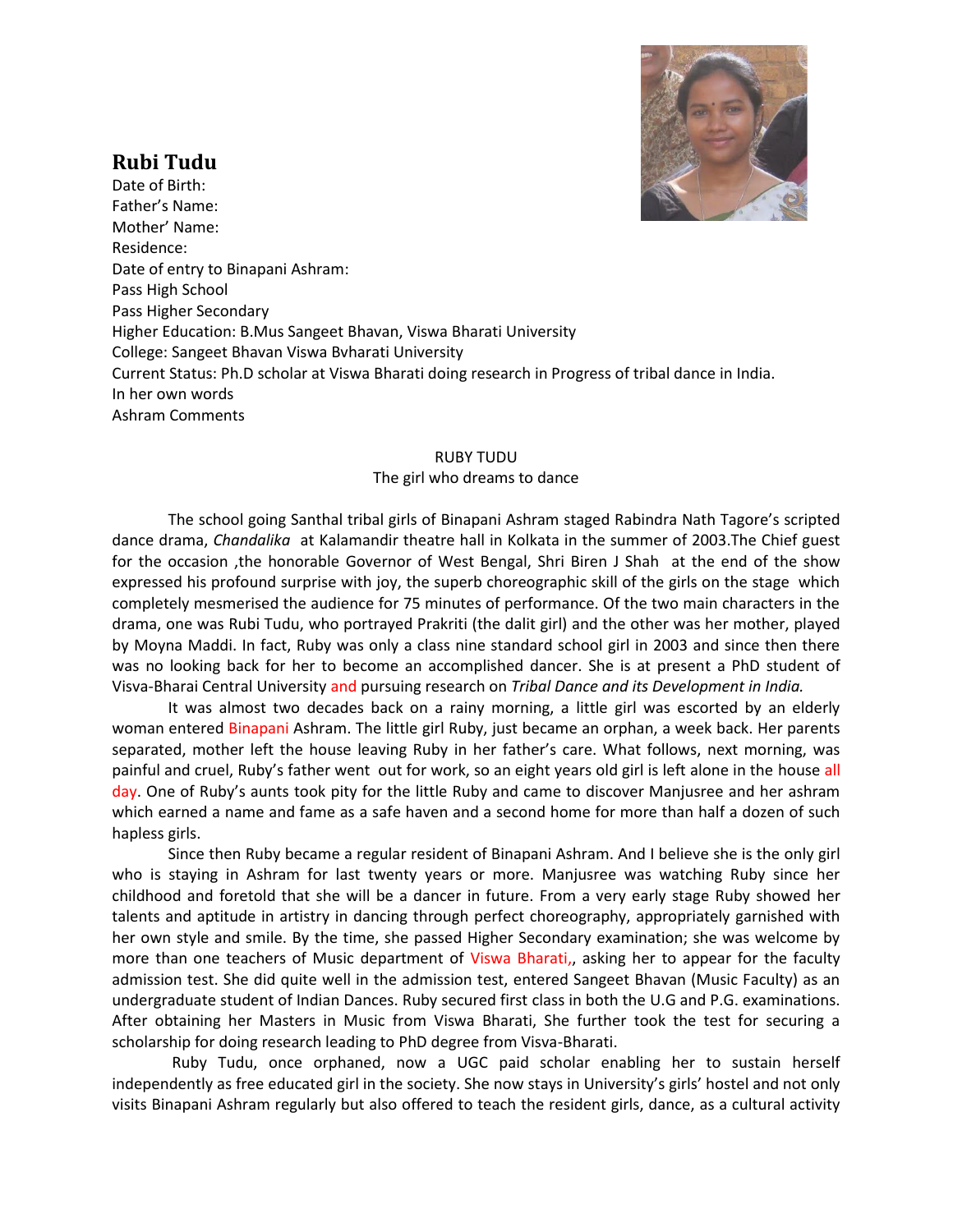as a guest teacher. This is how Binapani Ashram is changing lives for those who once almost reached at the end of the tunnel. The Ashram authority congratulates the donors and sponsors, who selflessly supported our views and objectives and gave us a chance to serve the poor.

*Knowledge and skill infuse power which gives independence and leadership*

Written by Dr. S. Bhattacharya Chairman, Binapani Ashram Trust



Ru *Ruby in the title role of Chandalika 2009 at Gitanjali auditorium Bolep*



*Ruby in a dance sequence*





*Ruby with Barka Saren*



*Ruby in Varshamangal 2010 Ruby in Varshamangal 2010*



*Ruby rehearsing for Chitrangada*